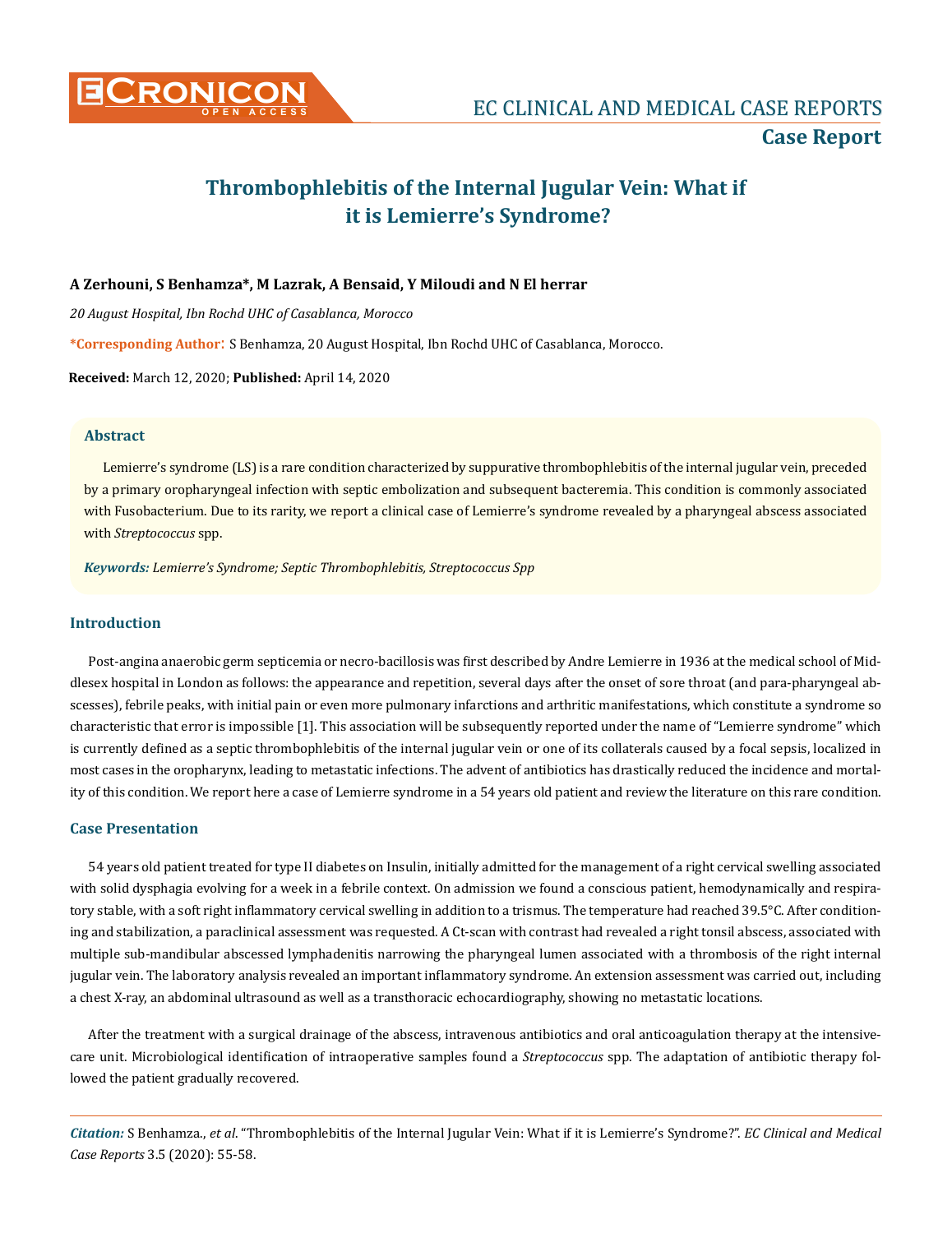

*Figure 1: Axial (left) and sagittal (right) CT scan with contrast of the neck revealing a thrombus (arrows) in the right internal jugular vein.*

# **Discussion**

Lemierre's syndrome is a condition characterized by three key elements:

- Primary oropharyngeal infection
- Suppurative thrombophlebitis of the internal jugular vein
- Metastatic septic emboli.

#### **Epidemiology**

Lemierre's syndrome mainly affects young adults with 89% of patients between 10 and 35 years old [2]. The reported cases fell drastically with the advent of antibiotics from the 1940's so much so that it earned the pseudonym of the 'forgotten disease'. A resurgence has also been noted in recent years [3,4] due to a reflection of two main changes in medical practice: first, restriction in the use of antibiotics to treat upper respiratory tract infections, and second, tightening of the criteria for tonsillectomy.

#### **Pathogenesis**

The sequence of events leading from tonsillitis to full-blown Lemierre's syndrome or post-anginal septicemia are complex. A key step in developing of post-anginal septicemia is spread of organism from the tonsil to the internal jugular vein [2]. This dissemination may be hematogenous via the tonsil vein, lymphatically or by abscesses which were found in the proximity of the tonsil and that these pus collections spread deeper into the loose connective tissue of the pharynx and attach themselves to the walls of the veins, producing purulent periphlebitis and endophlebitis [5-7]. Once thrombophlebitis develops, metastatic embolization occurs. The most common embolization

*Citation:* S Benhamza., *et al*. "Thrombophlebitis of the Internal Jugular Vein: What if it is Lemierre's Syndrome?". *EC Clinical and Medical Case Reports* 3.5 (2020): 55-58.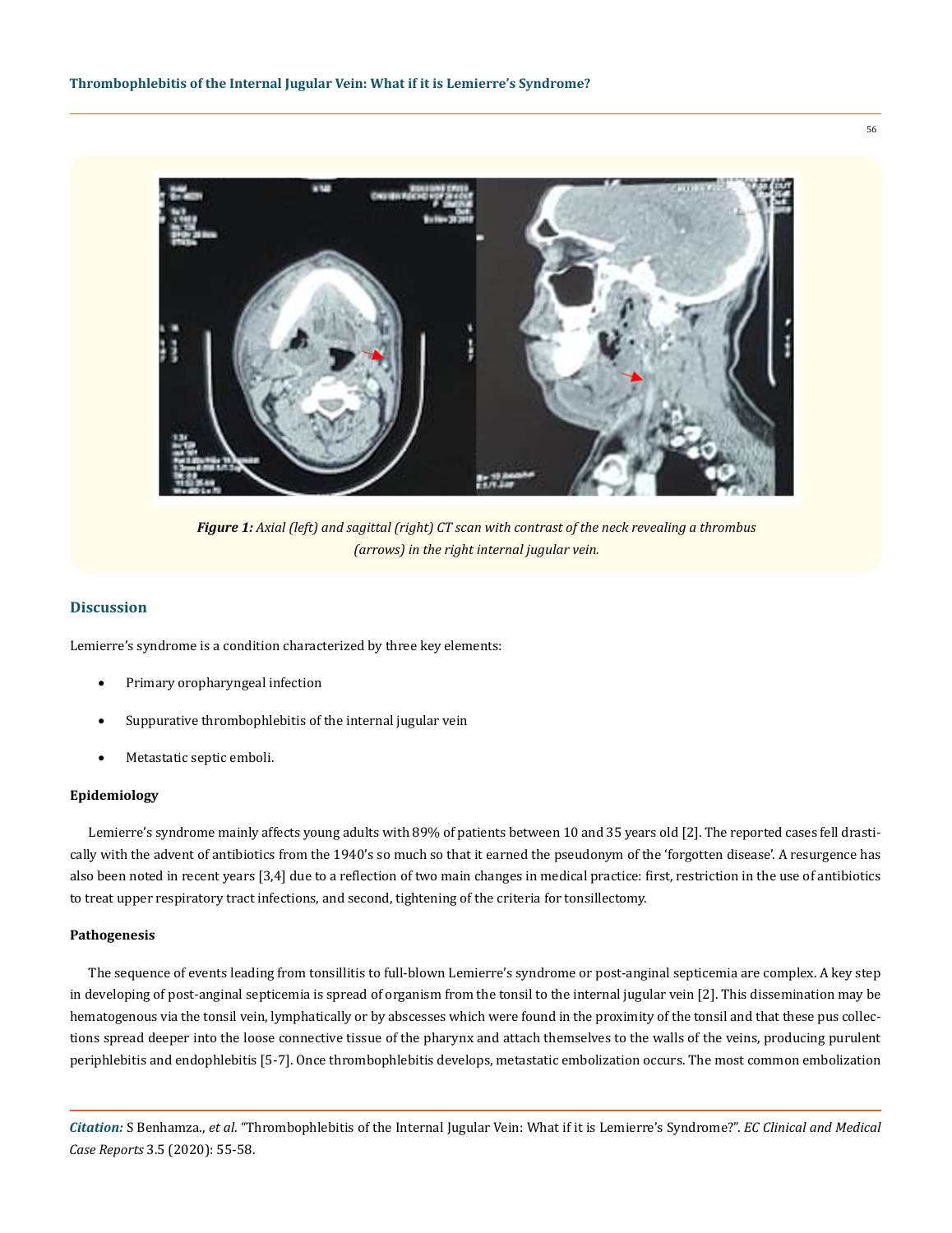sites are the lungs, affecting 85% - 92% of patients, leading to cough, pleuritic chest pain and/or hemoptysis [8]. Joints, liver, spleen, muscles, kidney, brain, bones, heart and meninges can also be involved.

#### **Diagnosis**

LS usually occurs a few days to 3 weeks after an ENT infection which is the essential diagnostic element to collect during the anamnesis. Symptoms are linked to septic locations: fever, sweating, chills, tachycardia, dysphagia, trismus, stiff neck, neck, pleural, abdominal or joint pain.

The laboratory analysis finds an important inflammatory syndrome, a hyperleukocytosis a leukopenia, a thrombocytopenia in addition to other signs evidence of damage to other organs. Microbiological identification remains the key examination for the diagnosis of LS, especially in atypical forms. The main pathogen implicated is *Fusobacterium necrophorum* (FN), anaerobic germ, Gram negative bacillus, commensal of the oropharynx, digestive and female genital tract. Its pathogenic nature results in a "necrobacillosis" of which SL is a form. Other pathogens have been reported either in combination with FN, in fact a polymicrobial flora is involved in 10 to 30% of cases, or exclusively. The bacterial ecology involved in this syndrome includes several species of *Fusobacterium, Streptococcus* (A, B, C, *oralis*) *Staphylococcus* (*aureus, epidermis*), *Enterococcus, Proteus mirabilis* [9,10]. Ultrasound Doppler of the IJ vein or CT neck with contrast can be used to detect thrombophlebitis of the IJ vein. Ultrasound is less sensitive, as recently formed thrombi have little echogenicity, and it only evaluates tissue above the clavicle; however, it is rapid, non- invasive and relatively inexpensive [8].

**Management**: Includes three important aspects:

**Antibiotics:** Despite the lack of randomized trials, must cover anaerobic germs (including FN), *Streptococcus* and *Staphylococcus* [10]. First line dual antibiotic therapy combines beta lactam with beta lactamase inhibitor (piperacillin-tazobactam) or third generation cephalosporin with metronidazole [5,6]. As a second intention, it is possible to use a monotherapy with imipenem or moxifloxacin [9]. Most sources recommend between 2 - 6 weeks of antibiotics in total.

**Surgery:** Drainage of infected cervico-facial tissue and abscessed collections may be necessary. Surgical ligation or excision of the internal jugular vein is exceptional, reserved for situations of unfavorable evolution: persistence of septic embolisms under optimal antibiotic treatment, extensive septic thrombosis, or even uncontrolled severe sepsis.

**Anticoagulation:** The risk of anticoagulant therapy would be to promote the spread of septic thrombosis, usually progressing favorably on antibiotics alone, weighed against a possible retrograde septic extension in the absence of anticoagulation. The indications for anticoagulation will therefore be reserved for high-risk situations linked to thrombosis: retrograde septic extension from the internal jugular vein, sigmoid sinus thrombosis, thrombophilia, lack of response to antibiotic treatment, or cerebral infarction [11].

#### **Conclusion**

Lemierre's syndrome is a rare but potentially fatal condition occurring primarily in young, otherwise healthy individuals. It's characterized by sepsis often evolving after a sore throat or tonsillitis and then complicated by various septic emboli and thrombosis of the internal jugular vein. The syndrome is often associated with an infection with Fusobacterium necrophorum, but other pathogens can be identified. Management is based on antibiotic treatment; anticoagulation is reserved for high-risk situations linked to thrombosis, and surgical treatment in special cases. To improve the prognosis, the early diagnosis and treatment of Lemierre's syndrome is essential.